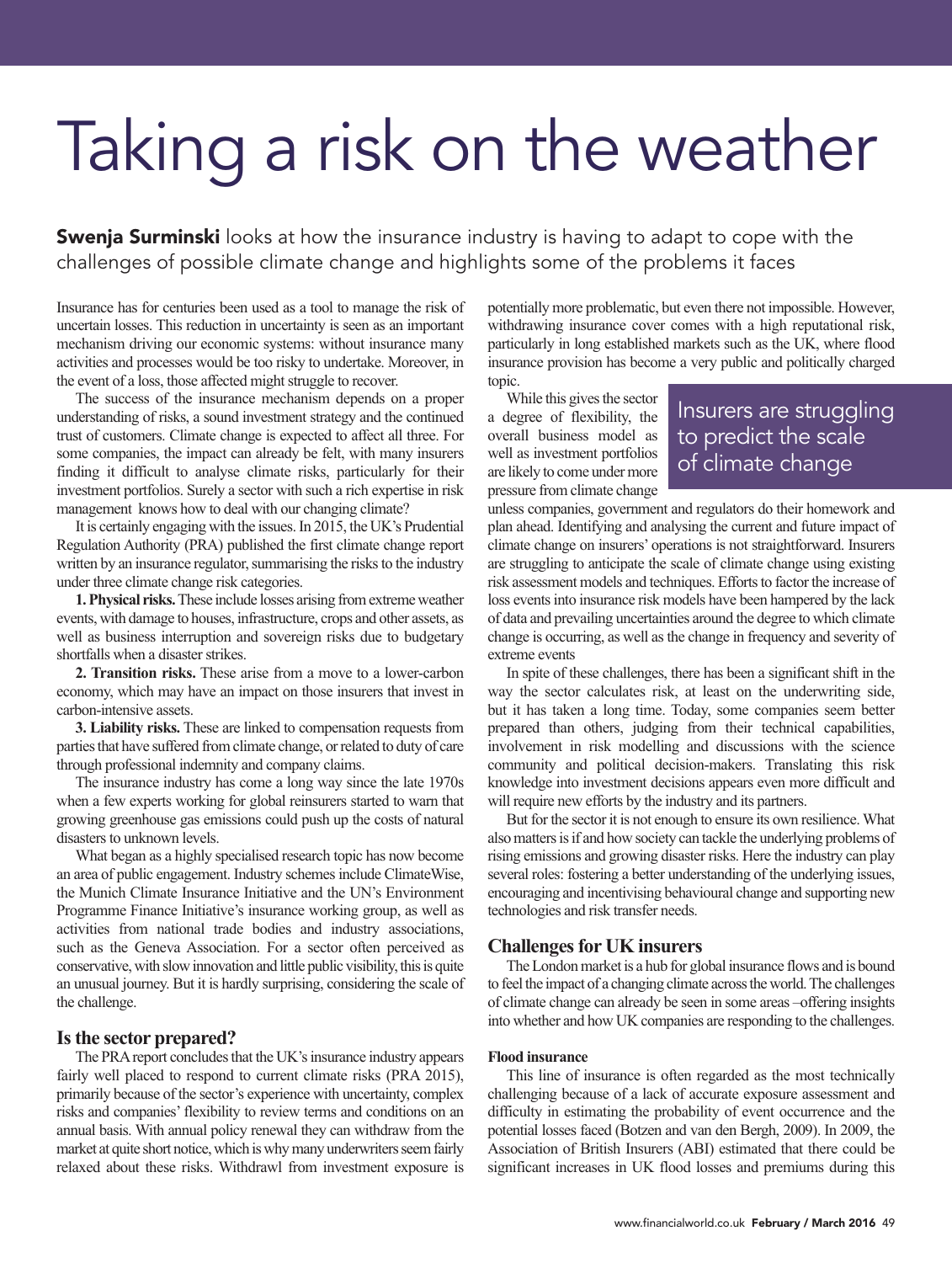century without strong efforts by the government and other stakeholders to reduce flood risk. In response, the industry has focused on improving the underlying risk data and its modelling capacity. Often this is by working with public authorities, as in the engagement of theABI with the Environment Agency to improve the quality of flood maps in the UK (ABI, 2008). An improved understanding of flood risk is important but

## Flood Re is designed to secure affordable cover for those at risk

what use is it if the risks continue to rise and insurance becomes unaffordable?

A new "Flood Re" reinsurance scheme, designed to secure affordable cover for those at high risk, is due to start

operating this spring. [See pg 48 of this magazine.] Offering low premiums, the pool relies on a levy paid by all insurance customers. It has a proposed lifetime of 25 years but it is unclear if and how future risk trends, including climate change, have been taken into account when designing it.

New research (Surminski S and Eldridge J, 2015) shows that growing flood risks (with climate change, land use, urbanisation and population increases all playing a part) will make it difficult for schemes such as Flood Re to keep flood insurance premiums low. Flood Re is designed as a temporary measure, a tool to "buy time", but in its current form the scheme will not help to address the underlying causes of flooding problems. This matters because if such schemes only transfer risk, they can generate moral hazard.

Moral hazard can arise at government level, where the existence of an insurance scheme may lower the urgency to prevent and reduce risks, or at the insured level, where the purchase of insurance may lead to a false sense of security. In theory, risk-based pricing should help prevent moral hazard and promote risk reduction behaviour, but evidence about how this works in practice is limited. Other stakeholders may be needed to reflect on how to reduce risk, such as property developers, homebuilders and mortgage providers(Surminski, 2014).

Another subject that could become a challenge is access to flood insurance for SMEs. One survey, by the Federation of Small Businesses in 2014, shows that this is already a problem for SMEs that have previously been flooded and there is concern that this number could rise.

#### **Investment**

The UK insurance industry is the largest in Europe and the third biggest in the world, managing investments of £1.9tn, according to the ABI. Investment decisions by insurers usually do not consider the climate risk knowledge gained on the underwriting side. The PRA notes that physical risks arising from climate change are likely to be particularly relevant to the investment portfolios and policyholders of life insurance companies. But a recent publication from the University of Cambridge (CISL, 2015) warns that financial markets may be affected well before the significant physical effects of climate change are felt, for example through the "stranding" of fossil fuel assets and technological changes.

As highlighted by the PRAreport, there is a significant disconnect in the industry in this regard. It regularly happens that the investment arm of an insurer provides funds for property or infrastructure projects that a prudent underwriter would deem astoo risky for disaster cover. This has been recognised by several companies, and is the subject of a range

of initiatives such as the R!SE Initiative and the industry's pledge at the UN Climate Summit in NewYork in 2014 to increase its climate-smart investments.

#### **Engagement in new insurance markets**

Insurers are under significant pressure to find growth markets in the face of stagnating and, in some cases, declining lines of business in established areas. Some companies focus on emerging markets and lowincome countries that show significant under-insurance or no insurance at all. But insurance faces barriers in many developing countries, such as lack of financial infrastructure or inexperience with insurance products. The data needed to underwrite climate risk are also often not readily available, and there is no commercial case for private companies to develop such models on their own. This has led to an increased focus on public-private partnerships such as the Caribbean Catastrophe Risk Insurance Facility, the African Risk Capacity and the Pacific Catastrophe Risk Assessment and Financing Initiative, as well as micro-insurance and agricultural insurance.

In spite of all those schemes, there is limited evidence about if and howclimate change has been accounted forwhen assessing current and future risks and calculating premiums. Making insurance through these schemes accessible and affordable already requires public sector support, usually through international donors and multilateral development banks. While private insurers have the ability to adjust pricing and underwriting on a yearly basis, walking away from these often high-profile pilot projects can harm a company's reputation.

#### **What next for the industry?**

The insurance industry has a considerable stake in greenhouse gas mitigation and adaptation. The exact scale of the influence of climate change on the sector will depend on uncertain factors, such as the physical changes in risk, the response of governments and regulators, the behaviour of insurers and those insured and the strength of global climate change policies. While many are outside the control of the industry, others are at least partly dependent on how the industry itself responds to the challenges of climate change (Ranger and Surminski, 2013). Raising awareness of risks, informing the debate with risk analysis, supporting and encouraging adaptation and mitigation policies, and anticipating changing underwriting risk levels and risk management practices are important for a forward-looking strategy.

The PRA also highlights the need to internalise climate risks within insurers'own business decisions, noting the importance of appropriate governance of climate change risks, including discussion at emerging risk committees and the merits of in-house environment committees.

There are clearly opportunities for the industry. A rise in demand for insurance, the need for new products and tools and climate risk management services are a few of the potential growth areas that insurers might see. But unless the root causes of climate change and our growing vulnerability and exposure are tackled – for example through a clear commitment to reducing emissions, flood defence investment, better business continuity efforts and stricter building codes – the insurance industry could stumble. Insurance risk transfer is only designed to address liquidity needs in the immediate aftermath of disasters and to help fund the recovery process. Effective disaster prevention is clearly needed if compensation is to be accessible and affordable. This is not something that the sector alone can do, but it is something that the sector needs to drive – both on the underwriting and the investment side.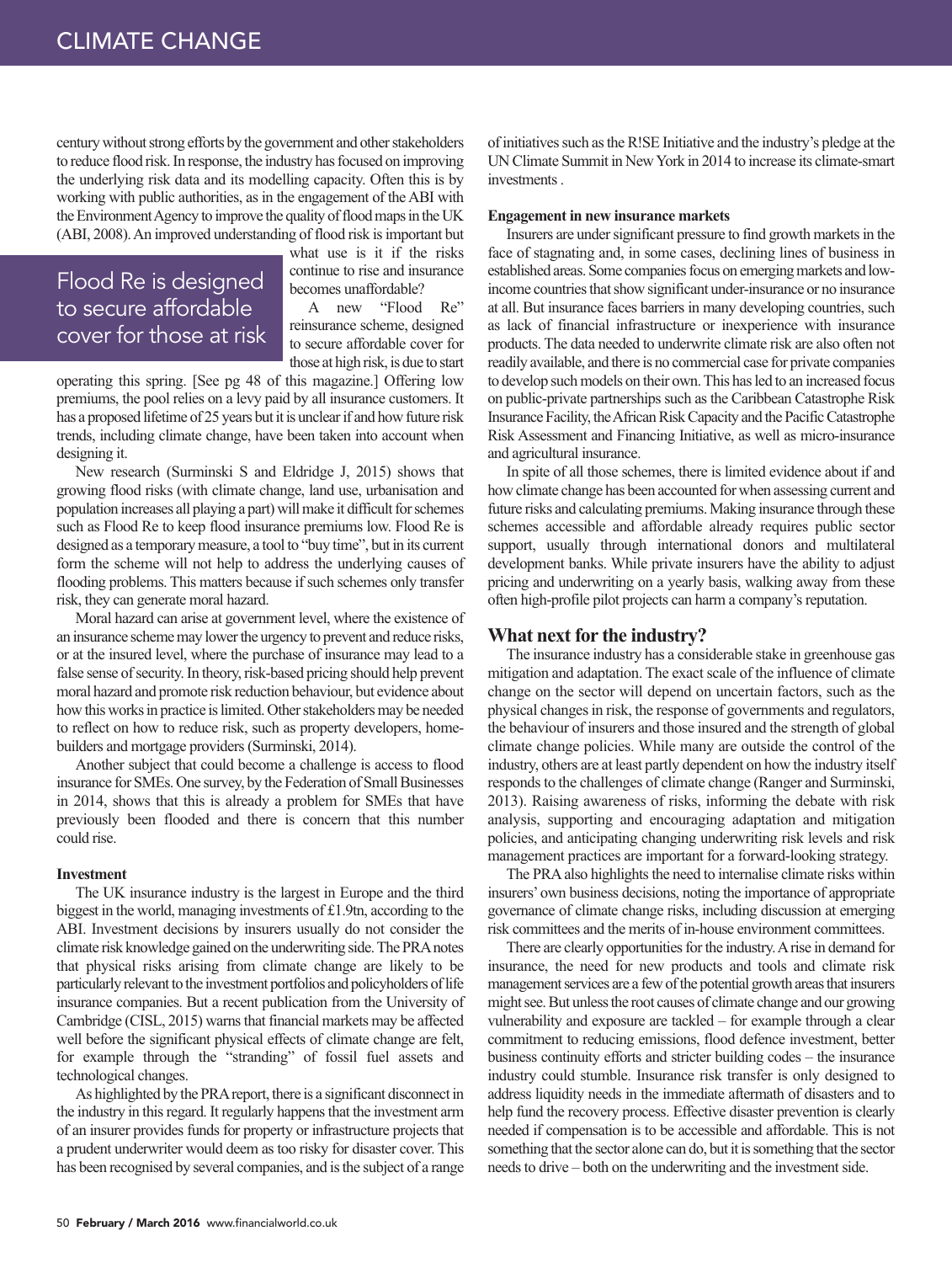### **References**

ABI (2015), *UK Insurance & Long Term Savings Key Facts 2015*. Association of British Insurers, London. Available at: www.abi.org.uk/~/media/Files/Documents/Publications/Public/2015/St atistics/Key%20Facts%202015.pdf.

Allianz 2012, *Nat Cat risk on the rise*. Available at: www.allianz.com/en/press/news/business/insurance/news\_2012-11- 06.html/.

Botzen J, Aerts J and van den Bergh J (2009), 'Willingness of homeowners to mitigate climate risk through insurance'. *Ecological Economics*, 2,265-2,277.

CISL (2015), *Unhedgeable risk: how climate change sentiment impacts investment.* The University of Cambridge Institute for Sustainability Leadership, University of Cambridge, UK. Available at: www.cisl.cam.ac.uk/publications/publication-pdfs/unhedgeable-risk.pdf

Prudential Regulation Authority/Bank of England, *The impact of climate change on the UK insurance sector*. Report , 2015.

Ranger N and Surminski S (2013), 'A preliminary assessment of the impact of climate change on non-life insurance demand in the Brics economies'. *International Journal of Disaster*

#### *Risk Reduction*, 3, 14-30.

Surminski S(2014), 'The role of insurance in reducing direct risk: the case of flood insurance'. *International Review of Environmental and Resource Economics*, 7 (3-4), 241-278. ISSN 1932-1473.Available at: www.eprints.lse.ac.uk/60764/.

Surminski S and Eldridge J (2015), Flood insurance in England: an *assessment of the current and newly proposed insurance scheme in the context of rising flood risk*. Forthcoming. Available at: lse.ac.uk/GranthamInstitute/publication/flood-insurance-in-england-anassessment-of-the-current-and-newly-proposed-insurance-schemein-the-context-of-rising-flood-risk/.



*Swenja Surminski leadsthe climate risk and insurance work attheGranthamResearch Institute attheLSE. She haspublishedwidelyandworkscloselywithindustryand policy makers at a global level. Prior to joining LSE in 2010, she spent more than ten years in the insurance industry working on climate and risks management,* including roles at Munich Re, Marsh McLennon and the *Association of British Insurers*

# Fuelling the energy debate

**Diana Kool** discusses the potential impact of climate change on the global economy and financial markets, focusing on energy sources and the growth of renewable forms

The recent floods in the UK have concentrated minds on the climate change debate but the issues go beyond local politics.Whether or not individual policy makers believe that climate change is taking place – and that the world economy needs to adapt – the recent adoption of the 17 sustainable development goals (SDG) and the agreement reached at the UN Climate Change Conference (COP21) in Paris at the end of last year signal a potential step-change in global climate policy. They also signal changes in the global economy.

The SDGs propose targets for all countries equally, which include tackling climate change, gender inequality and human rights violations. In the past, developing countries were considered primarily as passive recipients of world aid. That has changed. One reason for this is that developing countries have gained much influence in the negotiations during the past decade.They took centre stage during the Paris climate talks, advocating stronger commitments to carbon emission reductions.

Far from being passive, many developing countries are already actively pursuing a low-carbon economy or have set out commitments to do so in their "intended nationally determined contributions (INDCs)" submitted before the Paris negotiations. INDCs are what a country, given its domestic circumstances, aimsto do to combat climate change and limit future risks.

The thesis used to be that fossil fuels were the only path to alleviating poverty and boosting economic growth in the "global south". Now it is being argued that their use would simply increase climate volatility, thereby deepening vulnerability to poverty.

Widespread energy access and energy security are vital for development. The World Energy Outlook 2015 estimates that 1.2bn people worldwide are without access to electricity, of whom 700m are in Africa, and that more than 2.7bn people rely on burning biomass for cooking,

which causes harmful indoor air pollution. Those in developing countries who do have electricity are often subject to an unreliable supply and volatile

Developing countries now have more influence in climate talks

prices. The International Energy Agency (IEA) suggests that between 250 kWh and 500 kWh a year should be sufficient for a newly connected household.

According to World Bank data, countries with an income per capita higher than \$10,000 have an annual electricity consumption of 3,880 kWh and more. Were developing countries to reach that consumption figure a year per person, global electricity production would have to climb 60 per cent. Were they to get to one half of the US level, which was 13,240 kWh in 2011, global electricity production would rise 130 per cent. With such a potential surge in energy consumption, how that energy will be generated, and financed, is a significant topic of debate. The biggest question on everyone's mind is whether or not COP21 will really mark the end of the fossil fuel era.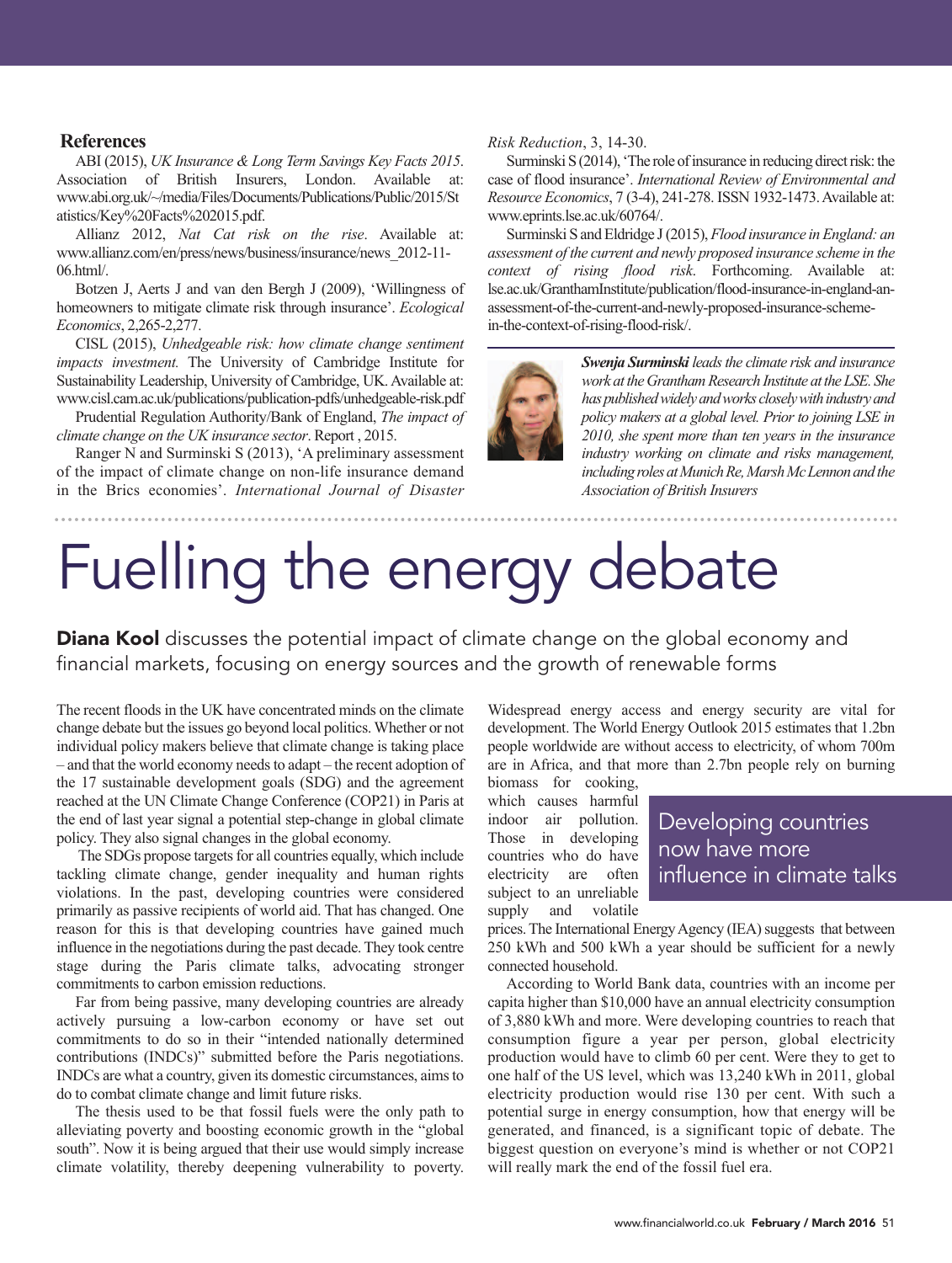The developed world built its energy networks, and its wealth, on coal, oil and gas. Some people have long argued that the "global south" might leapfrog the stages of energy use seen in the north.That idea was derided – until recently. Now it has begun to seem not only possible for the "global south" to develop using renewable energy but inevitable. If it does not happen, the economic cost could be significant. Mark Carney, the governor of the Bank of England, for example, gave a speech in 2015 warning insurers and investors of the potential losses of stranded assets and the costs of climate changerelated damages, sending shivers through the global market. 1

Carney is not alone in his concerns about the potential impact of climate change on the economy and on financial markets. A survey by the New York-based Institute for Policy Integrity (IPI) showed that many leading US economists believe economic models underestimate the impact of climate change; they support climate action in the form of carbon tax and green technologies. <sup>2</sup> Of those surveyed, more than three-quarters believed that climate change "will have a long-term, negative impact on the growth rate of the global economy".

The basic question for economists, as the IPI survey pointed out, is how to "balance the costs of action and the likely economic damages from inaction". There is already a transition to renewable energy sources, particularly in developing countries. The World Energy Outlook reports that renewable energy accounted for almost half of all new power generation built in 2014 and Fatih Birol, IEA executive director, commented upon the report's publication that renewable energy currently accounts for 60 per cent of new investments. This is despite fossil fuel subsidies being four times higher in G20 countries alone than subsidies for renewable energy globally, according to the Overseas Development Institute. Moreover, growth in demand for solar energy has not slowed and solar power is becoming increasingly cost-competitive, even in the context of low oil prices.

From the current low of 30 US cents per watt for solar power, Deutsche Bank projects a further reduction in the cost of solar energy generation of 40 per cent over the next four years.

# Climate change 'will have a negative impact on global growth'

According to the IEA, these cost reductions and the pledges made in the INDCs will lead to nearly 45 per cent renewable penetration by 2030 – up from one-third today. <sup>3</sup> It

should be noted that the growth of renewables has consistently outperformed the IEA's estimates and that this is also expected in the future, particularly given the exponential growth rates that technological innovation can drive.

In order to implement the INDCs agreed at the Paris conference, an estimated \$13.5tn in investment is required. It is unclear what

1. Carney, M (2015), 'Breaking the tragedy of the horizon – climate change and financial stability'. Speech given 29 September. Available at:

www.bankofengland.co.uk/publications/Pages/speeches/2015/844.aspx. 2. Howard P and Sylvan D (2015), 'Expert consensus on the economics of climate change'. Institute for Policy Integrity, New York University School of Law. Available at: www:policyintegrity.org/files/publications/ ExpertConsensusReport.pdf.

3. IEA/OECD (2015), *Energy and climate change. World energy outlook special briefing for COP21*.

impact real scale in renewable energy technology would have on the costs – it should make them lower – but there are concerns that many of the world's poor will continue to have to burn fuels such as coal, especially in parts of Asia. A report, published in the Proceedings of the National Academies of Science (PNAS) supports this conclusion, adding that ambitious climate change targets would probably become unfeasible if such a trend persisted. <sup>4</sup> Nevertheless, China and India, the two biggest coal burners, have cited the use of coal – albeit using more efficient technologies – in their INDCs. This has been widely criticised and the World Bank has rejected the idea of coal as a solution to ending poverty outright.

On the flipside, data collected by Bloomberg New Energy Finance show that China was the biggest investor in renewables in 2014 and 2015 globally and India recently announced the International SolarAlliance, committing itself to achieving 175GW of renewable energy by 2022 and 350GW by 2030, compared with 36GW current installed capacity. The country aims to push total power generation capacity from 275GW today to 850GW by 2030 to improve energy access and security for its population of 1bn.

Africa also aims to double its renewable energy in the next four years, with the help of funding from France. During the Paris climate talks, President François Hollande announced that France would increase renewable energy investments in Africa to €2bn between 2016 and 2020. These are positive signals, which could imply that the IEA has underestimated the lure of renewables over fossil fuels.

There are solid economic, social, political and environmental reasons to opt for renewable energy, specifically in developing countries. Where developed countries have to replace old energy infrastructure, many developing countries have a great opportunity to leapfrog to renewables. By so doing, they would avoid "locking in" high-carbon technologies in long-lived plant, equipment and infrastructure and also avoid the costs of the potential premature retirement of such infrastructure were low-carbon policies to be implemented. The "leapfrogging" is open to them because wind and solar are easily deployable, something that is important in countries that lack a large educated workforce and major infrastructure. Solar and wind do have relatively high upfront installation costs but they can generate power more cheaply over the lifetime of a project and prices continue to fall.

Finally, renewable technologies operate at much higher energy efficiency than coal or oil. The Copenhagen Centre on Energy Efficiency estimates that investment in improved efficiency of renewable energy generation and electrical machines and devices could lead to a 25 per cent reduction in demand for energy by 2030 alone. According to the International Partnership for Energy Efficiency Cooperation, more efficient heating and cooking appliances, and the use of more efficient energy sourcesin industrial processes such as concrete and steel production, represent a socalled "hidden fuel" that has the potential to contribute to up to half the savings in greenhouse gas emissions set by the G20.

A reduction in the cost of energy generation is not the only important economic impact of renewables. A recent study conducted by scientists from Stanford University showed that a renewable energy transition could save further \$25tn-\$50tn a year in health and climate costs, and that it could generate more than

4. Edenhofer O, Jakob M, Steckel J C, (2015), 'Drivers for the renaissance of coal'. PNAS 112 (29), E3775-E3781.